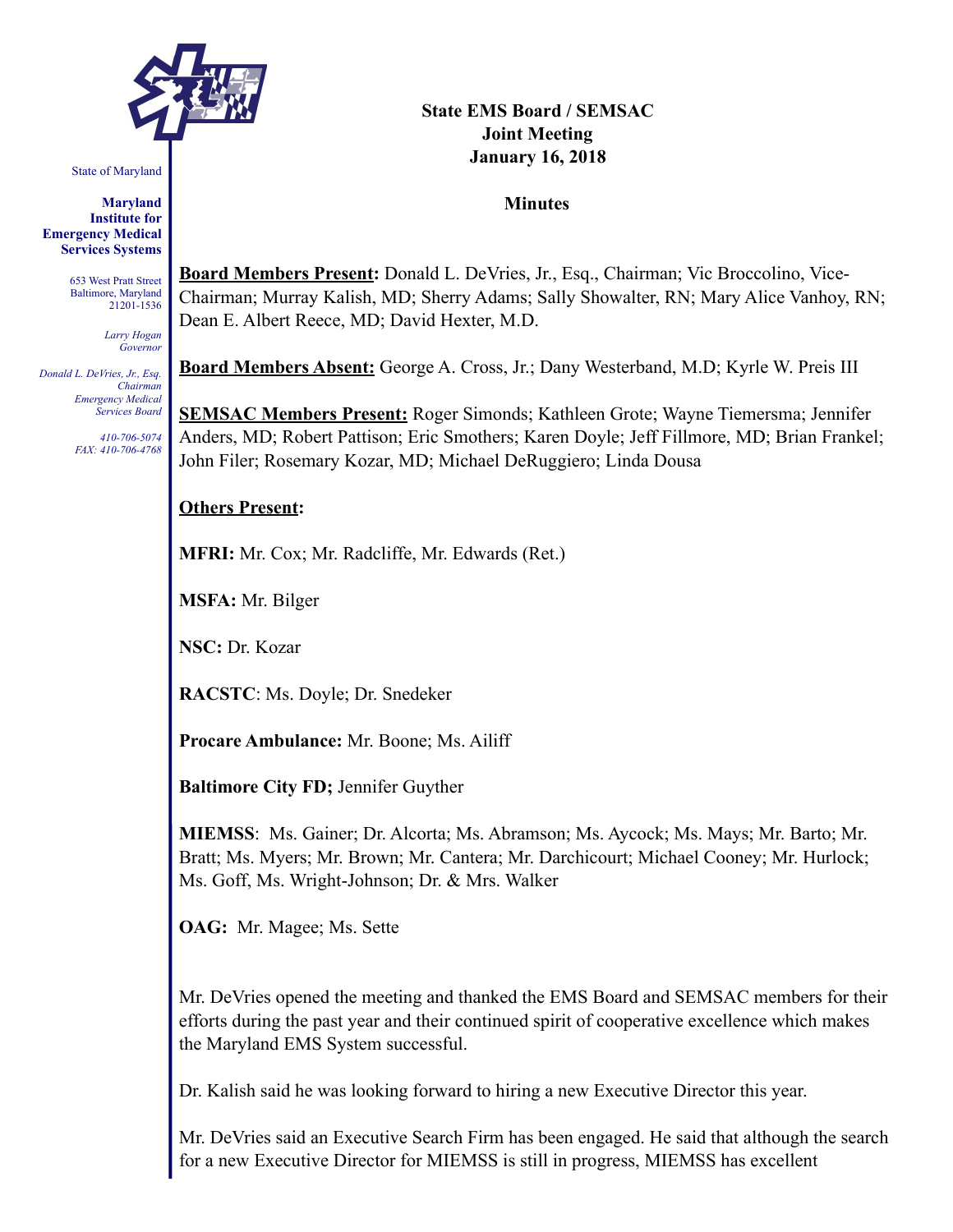leadership with Ms. Gainer and Dr. Alcorta as Acting Co-Executive Directors.

## **MIEMSS**

A paper copy of the MIEMSS Report and presentation was distributed.

Dr. Alcorta gave an overview of some of the EMS System accomplishments during 2017 including extensive work to improve outcomes for opioid overdoses, the Cardiac Arrest Committees "High performance CPR for Call Takers", the eLicensure Tool, the finalization of NEMSIS 3.4, the 37 Trauma and Specialty Center and 12 Base Station re-designations, the CRISP interface with EMS, the expansion of Mobile Integrated Health, and the MIH, ED Overcrowding and AED Legislative Reports. He provided a comprehensive summary of Maryland EMS research.

## MIEMSS Legislative Update

Ms. Gainer said it has been a significant year for EMS in Maryland. MIEMSS was tasked with three (3) Legislative studies: (1) AED placement, (2) Mobile Integrated Health and (3) ED Overcrowding. Ms. Gainer gave an overview of the reports.

Two Bills MIEMSS is currently monitoring:

- SB 175-Emergency Medical Services-Emergency Medical Services Board-Would remove the statutory prohibition prohibiting from Governor appointing a member of the University of Maryland Medical System Board of Regents, Board of Directors, or an officer or employee of the Medical System or University.
- SB 682 Medical Assistance Program and Health Insurance-EMS Providers-Coverage and Reimbursement of Services-Would require EMS providers to be reimbursed by Medicaid and private insurance providers for certain services including mobile integrated health services, treatment without transport, and transport to destinations other than a hospital for certain low-acuity patients.

# **MFRI**

A copy of the presentation was distributed.

Mr. DeVries introduced Michael Cox, the new Executive Director of MFRI.

Mr. Cox reported on MFRI's 2017 statistics regarding student enrollment and the disciplines and programs in which they participated. He said during 2017, MFRI offered seventeen (17) new and revised courses, added the ParSystem test management software which allows feedback on test performance without compromising the integrity of the test, and enhanced Simulation software for all disciplines.

### Allen R. Walker, MD, MBA, FAAP

Mr. DeVries recognized Dr. Walker who previously served as the Maryland Chapter of the American Academy of Pediatrics representative to the Statewide EMS Advisory Council (SEMSAC) from 1997 to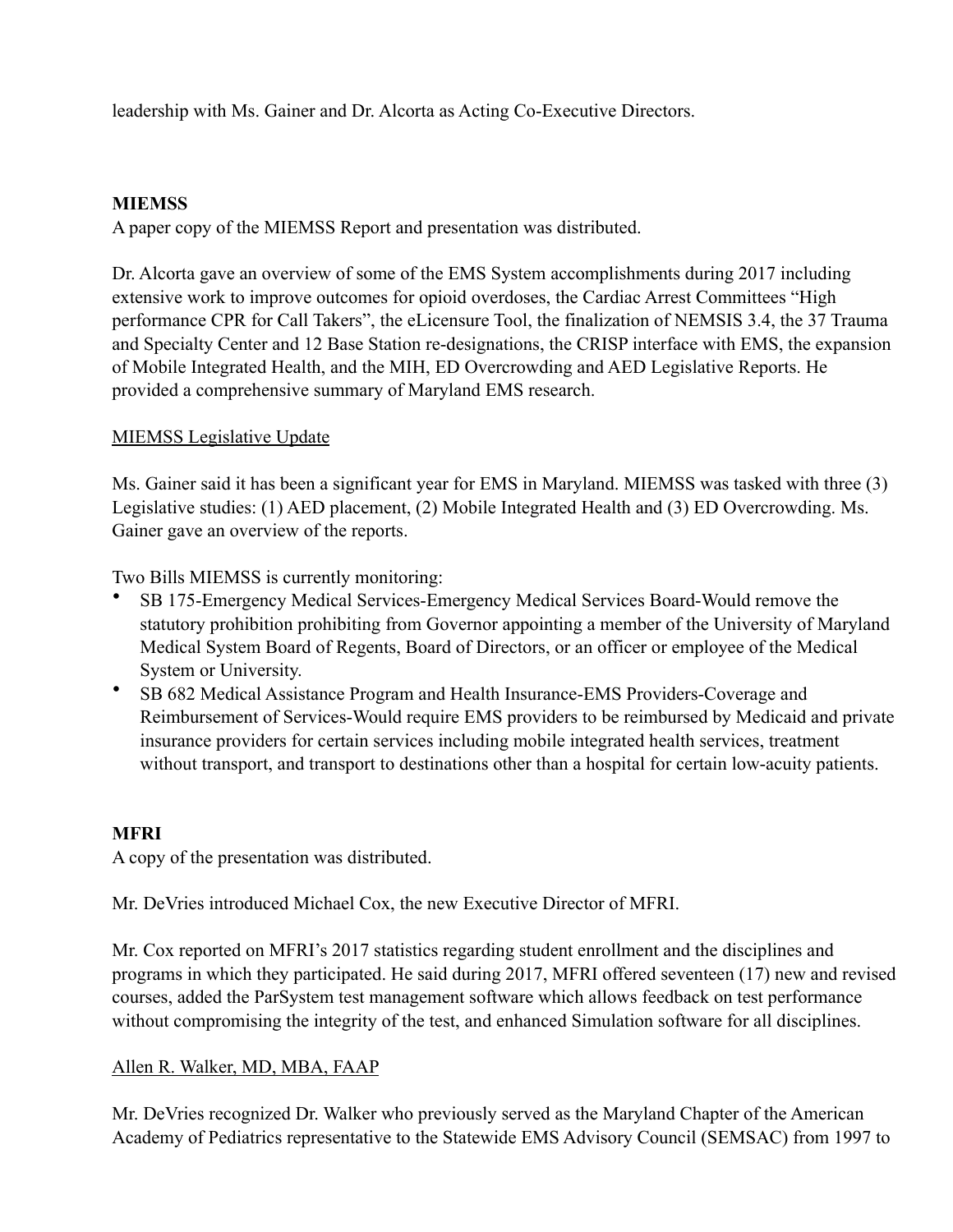2014 the Pediatric Medical Director for MIEMSS. Mr. DeVries presented Dr. Walker with a plaque and thanked him for his many devoted years of service to the children of Maryland and the EMS System.

## Steve Edwards MFRI Executive Director (Ret.)

Mr. DeVries recognized Steven Edwards' many years of leadership at MFRI and dedication to the fire service and the Maryland EMS System. He wished him the best in his future endeavors. Mr. Edwards thanked the Board.

### **MSPAC**

A copy of the MSPAC presentation was distributed.

Captain McMinn reported on the Maryland State Police Aviation Command's 2017 mission data, EMS Education Programs, current numbers of EMS providers and pilots, personnel recruitment strategies, and ongoing projects and initiatives.

Captain McMinn highlighted a mission involving an Anne Arundel County MVC on December 24, 2017; and a significant aerial rescue mission on the Chesapeake Bay at the Bay Bridge on January 3, 2018.

## **RACSTC**

A copy of the RACSTC report was distributed.

Ms. Doyle introduced Dr. Kristie Snedeker, Director of Care Management and Clinical Operations.

Ms. Doyle highlighted the RACSTC's 2017 statistics on patient admissions, occupancy rates, OR volumes and clinic volumes. She summarized the RACSTC Go-Team missions and EMS Outreach & Education activities.

### **National Study Center (NSC)**

A copy of the NSC report was distributed.

Dr. Kozar gave an overview of the 2017 NSC research projects for the Maryland Highway Safety Office, the National Highway Traffic Safety Administration and the Centers for Disease Control and Prevention. She said the new hires are getting up-to-speed since the Crash Injury Research and Engineering Network grant has been refunded.

Dr. Kozar said the MIEMSS research and evaluation support continues with developing in-house performance measures for eMEDS data, support for the Trauma QIC and other statewide committees, and facilitating the Research Interest Group.

**MSFA**